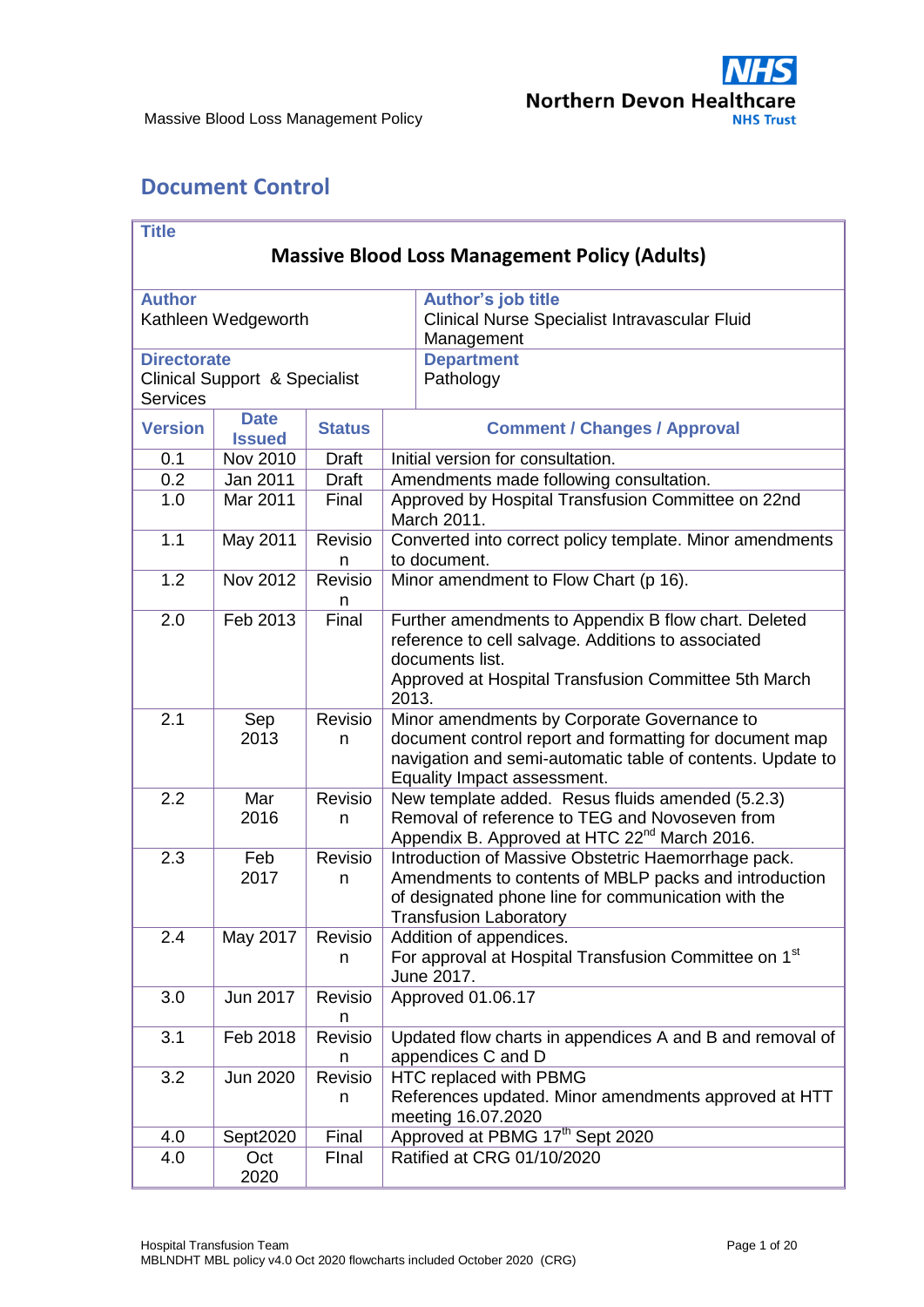# **HS Northern Devon Healthcare NHS Trust**

| <b>Main Contact</b><br><b>Becky-Lee Halls</b><br><b>Blood Transfusion Laboratory Manager</b><br><b>Pathology Department</b><br>North Devon District Hospital<br>Raleigh Park Barnstaple, |                    | Tel: Direct Dial - 01271 322327<br>Tel: Internal - 2327<br>Email: becky-lee.halls@nhs.net |                             |  |  |  |
|------------------------------------------------------------------------------------------------------------------------------------------------------------------------------------------|--------------------|-------------------------------------------------------------------------------------------|-----------------------------|--|--|--|
| <b>EX31 4JB</b><br><b>Lead Director</b>                                                                                                                                                  |                    |                                                                                           |                             |  |  |  |
| <b>Director of Medicine</b>                                                                                                                                                              |                    |                                                                                           |                             |  |  |  |
| <b>Superseded Documents</b>                                                                                                                                                              |                    |                                                                                           |                             |  |  |  |
| Massive blood loss management policy v 2.2                                                                                                                                               |                    |                                                                                           |                             |  |  |  |
| <b>Issue Date</b>                                                                                                                                                                        | <b>Review Date</b> |                                                                                           | <b>Review Cycle</b>         |  |  |  |
| Sept 2020                                                                                                                                                                                | Sept 2023          |                                                                                           | Three years                 |  |  |  |
| <b>Consulted with the following stakeholders: (list all)</b><br><b>Hospital transfusion Team</b><br><b>Consultant Surgeons</b><br><b>Consultant Physicians</b><br>$\bullet$              |                    |                                                                                           |                             |  |  |  |
| <b>Consultant Anaesthetists</b>                                                                                                                                                          |                    |                                                                                           |                             |  |  |  |
| <b>Consultants in Emergency Medicine</b><br>$\bullet$                                                                                                                                    |                    |                                                                                           |                             |  |  |  |
| <b>Patient Blood Management Group</b><br>$\bullet$                                                                                                                                       |                    |                                                                                           |                             |  |  |  |
| <b>Approval and Review Process</b><br><b>Clinical Effectiveness Committee</b>                                                                                                            |                    |                                                                                           |                             |  |  |  |
| <b>Local Archive Reference</b>                                                                                                                                                           |                    |                                                                                           |                             |  |  |  |
| G:\Pathology                                                                                                                                                                             |                    |                                                                                           |                             |  |  |  |
| <b>Local Path</b>                                                                                                                                                                        |                    |                                                                                           |                             |  |  |  |
| G:\Transfusion Team/Policies and Guidelines                                                                                                                                              |                    |                                                                                           |                             |  |  |  |
| <b>Filename</b>                                                                                                                                                                          |                    |                                                                                           |                             |  |  |  |
| massive blood loss management policy v2.2 Mar16.doc<br><b>Policy categories for Trust's internal</b><br><b>Tags for Trust's internal website (Bob)</b>                                   |                    |                                                                                           |                             |  |  |  |
| website (Bob)                                                                                                                                                                            |                    |                                                                                           | Major haemorrhage, bleeding |  |  |  |
| Pathology, Haematology                                                                                                                                                                   |                    |                                                                                           |                             |  |  |  |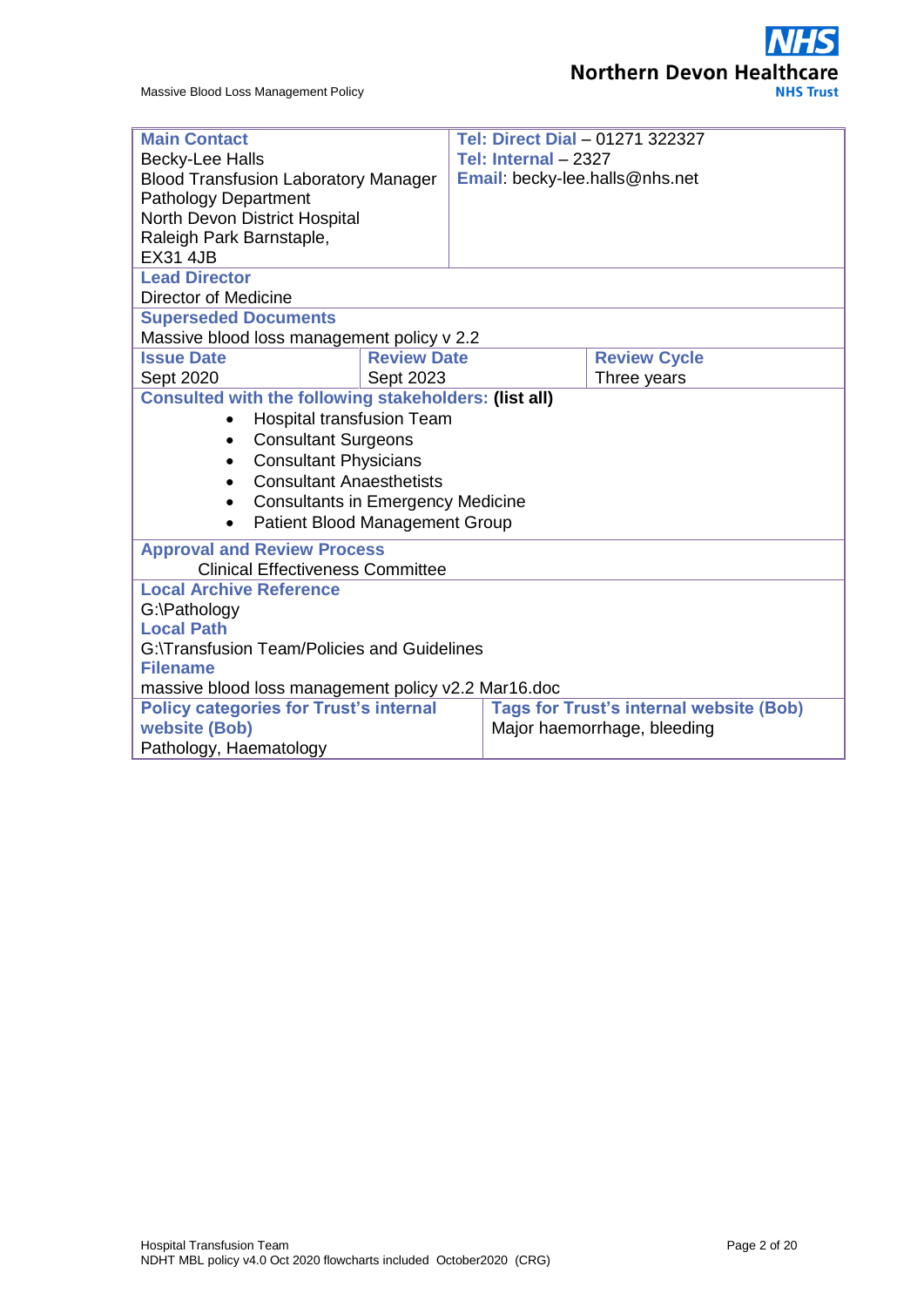# **Contents**

<span id="page-2-0"></span>

| 1   |                                                                    |  |  |  |  |
|-----|--------------------------------------------------------------------|--|--|--|--|
| 2   |                                                                    |  |  |  |  |
| 3   |                                                                    |  |  |  |  |
| 4   |                                                                    |  |  |  |  |
|     | 4.1                                                                |  |  |  |  |
|     | 4.2                                                                |  |  |  |  |
|     | 4.3                                                                |  |  |  |  |
|     | 4.4                                                                |  |  |  |  |
|     | 4.5                                                                |  |  |  |  |
|     | 4.6                                                                |  |  |  |  |
| 5   | General Principles of the Management of Massive Blood Loss 5       |  |  |  |  |
|     | 5.1                                                                |  |  |  |  |
|     | 5.2                                                                |  |  |  |  |
|     | 5.3                                                                |  |  |  |  |
| 6   |                                                                    |  |  |  |  |
| 7   | Monitoring Compliance With and the Effectiveness of the Policy  12 |  |  |  |  |
|     | Process for Monitoring Compliance and Effectiveness 12<br>7.1      |  |  |  |  |
|     | 7.2                                                                |  |  |  |  |
| 8.  |                                                                    |  |  |  |  |
| 9.  |                                                                    |  |  |  |  |
| 10. |                                                                    |  |  |  |  |
|     |                                                                    |  |  |  |  |
|     |                                                                    |  |  |  |  |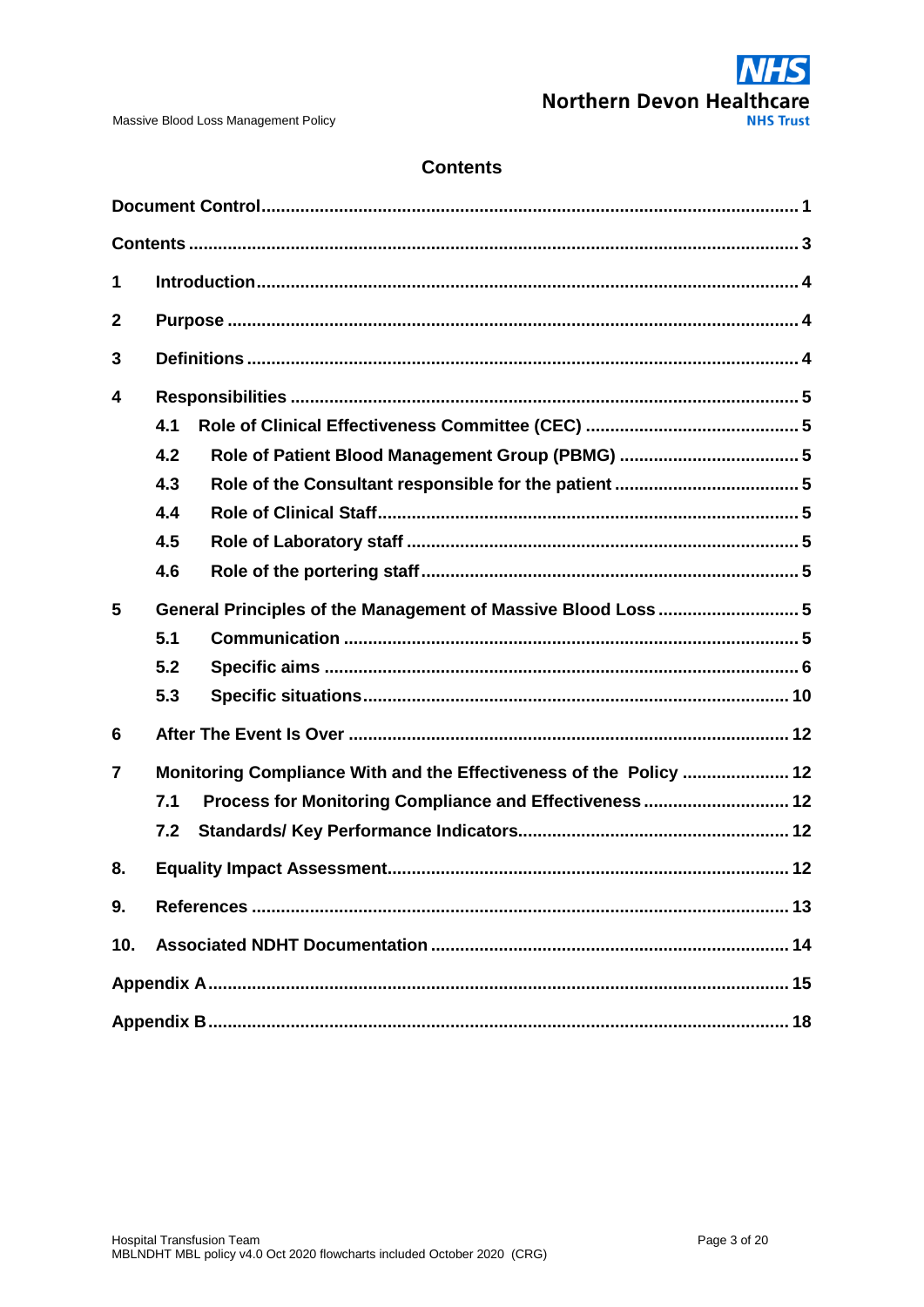# <span id="page-3-0"></span>**1 Introduction**

This document sets out Northern Devon Healthcare NHS Trust's system for the Management of Massive Blood Loss (MBL). It provides a robust framework to ensure a consistent approach across the whole organisation, and supports our statutory duties as set out in the NHS Constitution.

# <span id="page-3-1"></span>**2 Purpose**

The following general principles can be applied in order to improve:

- The rapid provision of blood and blood products in emergency situations
- Clinical outcomes for trauma and other massively bleeding patients

in accordance with best practice guidance NPSA Rapid Response Report reference NPSA/2010/RRR017 and NICE guidance 24 (2015).

This policy is applicable to all clinical staff involved in blood transfusion. Deviation from the policy must be for valid clinical reasons only, and the reason for noncompliance must be documented clearly in the patient's notes.

Refer to NDHT guidelines for the [management of Obstetric Haemorrhage.](https://ndht.ndevon.swest.nhs.uk/obstetric-haemorrhage-guideline/)

# <span id="page-3-2"></span>**3 Definitions**

**NPSA**: National Patient Safety Agency

**NICE**: National Institute for Health and Clinical Excellence

**PBMG: Patient Blood Management Group** 

**HTT**: Hospital Transfusion Team

**Massive Blood Loss** (MBL) is defined as:

- Replacement of one blood volume or the transfusion of 10 or more units within a 24 hour period
- Replacement of 50% blood volume within 3 hours or less
- Ongoing transfusion requirement in an adult to compensate greater than 150ml / min blood loss
- Bleeding leading to a heart rate of greater than 100 and / or a systolic blood pressure considered to have dropped significantly from patient's base line.
- In the Obstetric patient; Post-partum haemorrhage is defined as blood loss greater than 1 litre and Massive Obstetric haemorrhage is greater than 1.5 litres.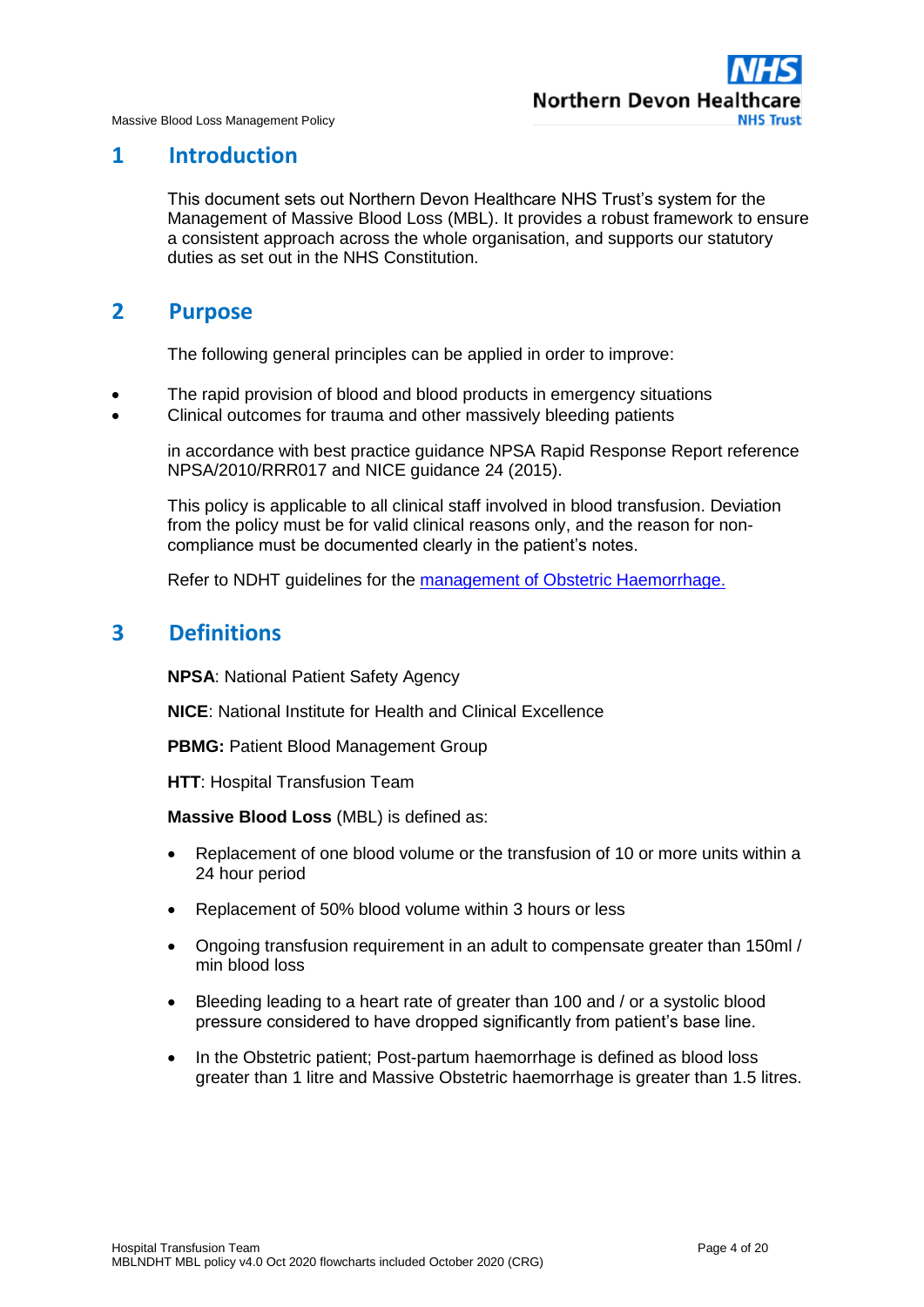# <span id="page-4-1"></span><span id="page-4-0"></span>**4 Responsibilities**

# **4.1 Role of Clinical Effectiveness Committee (CEC)**

The CEC will receive reports from the PBMG and, following analysis, either escalate issues or provide assurance to the Governance Committee.

### <span id="page-4-2"></span>**4.2 Role of Patient Blood Management Group (PBMG)**

The main purpose of the PBMG is to provide a multi-disciplinary focus group to ensure safe and effective blood transfusion practice to comply with NICE, National Blood Transfusion Committee recommendations and the Blood Safety and Quality recommendations which are monitored by the MHRA.

### **4.3 Role of the Consultant responsible for the patient**

<span id="page-4-3"></span>The consultant is responsible for ensuring that all members of the team are familiar with the policy and are aware of their individual responsibilities.

### <span id="page-4-4"></span>**4.4 Role of Clinical Staff**

Clinical staff are responsible for assessing the clinical condition of the patient and activating the policy if appropriate.

<span id="page-4-5"></span>Clinical staff are responsible for ensuring swift and accurate communication of the activation of the guideline via the appropriate channels.

### **4.5 Role of Laboratory staff**

Laboratory staff are responsible for ensuring they are aware of the correct procedures to follow when the Massive Blood Loss Policy is activated.

Laboratory staff are also responsible for communication with the portering staff.

### <span id="page-4-6"></span>**4.6 Role of the portering staff**

The portering staff are responsible for ensuring a swift response to requests to transport blood and products to the clinical area of the emergency.

# <span id="page-4-7"></span>**5 General Principles of the Management of Massive Blood Loss**

# **5.1 Communication**

- <span id="page-4-8"></span> A team approach is vital. Early consultation with senior surgical, anaesthetic/ intensive care and haematology colleagues is essential.
- The hospital transfusion laboratory must be informed of a massive transfusion situation at the earliest possible opportunity. In maternity, due to the frequency of significant blood loss and based on local audit evidence, the Major Obstetric Haemorrhage Pack should first be initiated.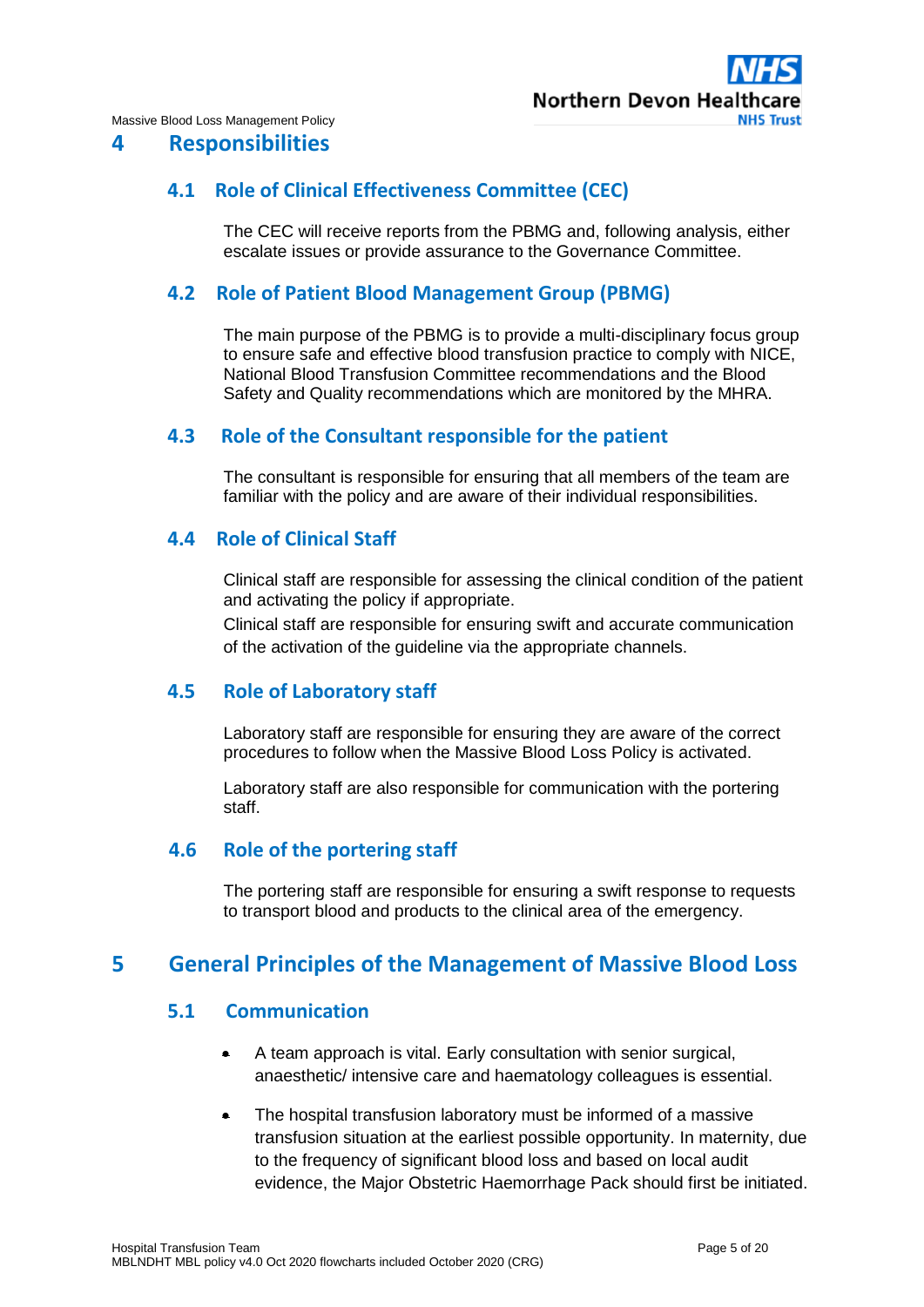

The Massive Blood Loss Policy can be activated at any time after this first request.

- Request "Massive Blood Loss Policy" via bleep 045 (Transfusion Laboratory staff)
- A clear phrase to activate the massive blood loss policy should be used (e.g. I wish to activate the massive blood loss policy in *state site)*. A specific member of the team should be nominated to co-ordinate communication with the laboratory and support services for the duration of the incident. See [Appendix A.](#page-14-0)
- Appropriate surgical / radiological expertise for the area of bleeding is vital.
- An intensive care bed is likely to be required. Early warning of this to ICU is advisable.

# <span id="page-5-0"></span>**5.2 Specific aims**

- Adequate ventilation and oxygenation.
- Control the source of the haemorrhage.
- Resuscitation to maintain adequate tissue perfusion and oxygenation.
- Start blood component therapy.
- Keep the patient normothermic.
- Anticipate a coagulopathy.

#### **5.2.1 Adequate ventilation and oxygenation**

Establish a patent airway and give 100% oxygen.

#### **5.2.2 Control the source of haemorrhage and set up intravenous access**

- Control obvious bleeding points (pressure, tourniquets, haemostatic dressings) Transfer the patient to an area where definitive intervention for diagnosis and treatment can occur.
- Establish intravenous access with at least two short bore cannulae, ideally 14 G or larger.
- If venous access is difficult the use of an intraosseous needle should be considered. Suitable needles are located in the Emergency Department.
- If the source of haemorrhage is below the diaphragm at least one line must be in the upper limb or neck.
- Patients with upper thoracic and neck injuries should have large bore access in the lower extremities.
- In patients with multiple injuries one access site should be above and one below the diaphragm.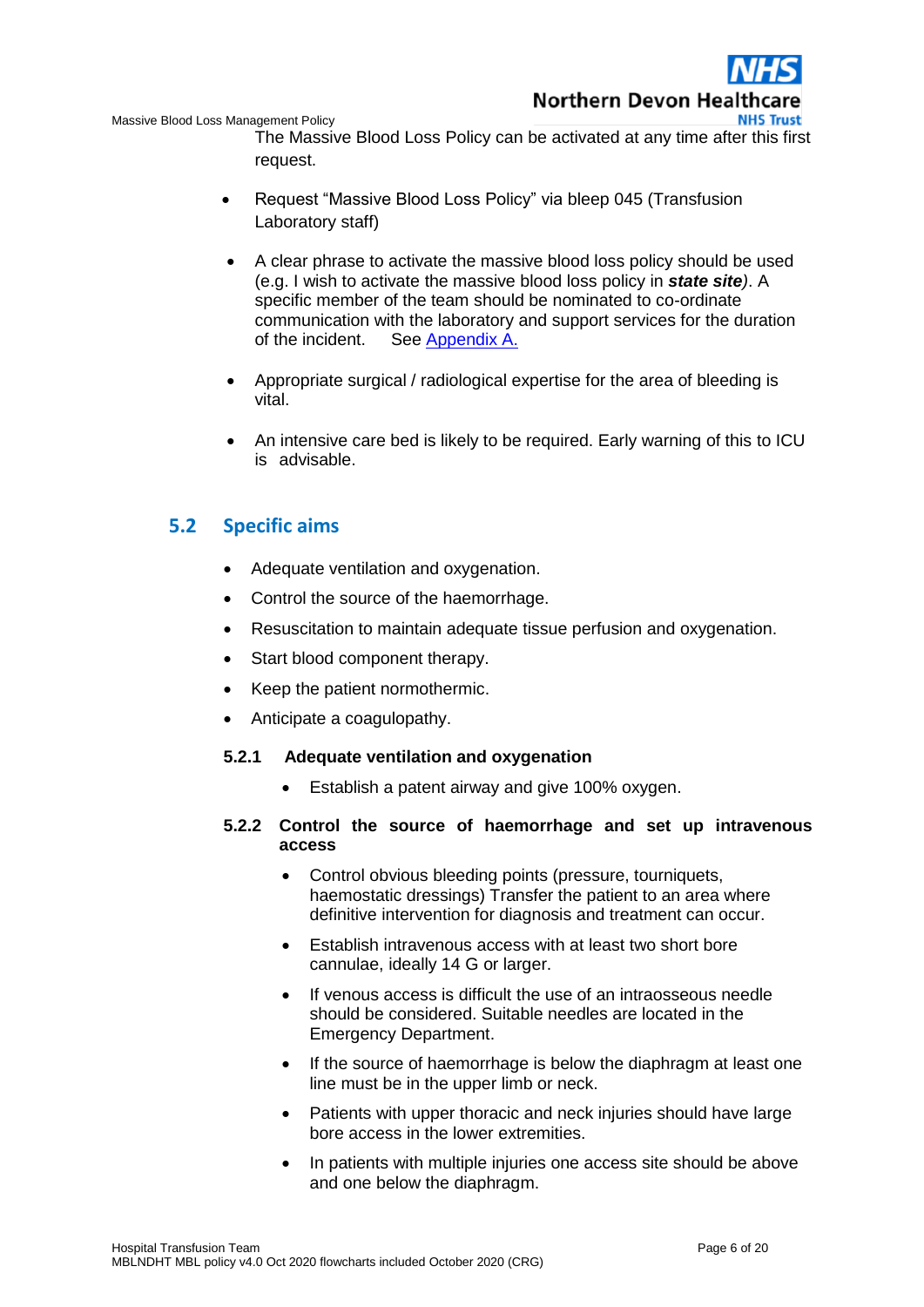

- **5.2.3 Fluid Resuscitation**
	- The blood pressure is adequate if the patient is conscious, talking, and has a palpable peripheral (e.g. radial) pulse.
	- Initial resuscitation involves warmed crystalloids.
	- When compared to colloids, crystalloids are cheap, easy to administer, are not associated with adverse reactions and do not affect coagulation. However large volumes are required and extensive tissue oedema occurs.
	- A balanced salt solution (not 0.9% sodium chloride) should be used to avoid the hyperchloraemic metabolic acidosis seen if patients are resuscitated with large volumes of 0.9% sodium chloride.
	- Red cell transfusion will be required when 30–40% of blood volume is lost i.e. WHO bleeding grade 3/4. Blood loss is usually underestimated, and it must be remembered that haemoglobin and haematocrit values do not fall for several hours after acute haemorrhage.
	- Blood cell salvage should be considered if available to reduce the requirement for allogeneic blood. Bacterial contamination of the wound is a relative contraindication.

# **Clinical goals are:**

- A falling heart rate (less than 100 per min)
- Restoration of blood pressure (greater than 100 mmHg systolic)
- An adequate central venous pressure (greater than 5 mmHg)
- Satisfactory urine output (greater than 30 mls/hour or 0.5 mg/kg/hr)
- A falling serum lactate on blood gas analysis

### **Laboratory Investigations**

Send samples as soon as possible for:

- Blood grouping, antibody screening and compatibility testing.
- Haemoglobin and platelet count.
- Coagulation screening (INR, APTR).
- Fibrinogen measurement.
- Biochemistry investigations (U&E).
- Arterial blood gas estimation (including serum lactate).
- Repeat FBC and coagulation screen after every 4 units transfused or every hour, whichever is sooner.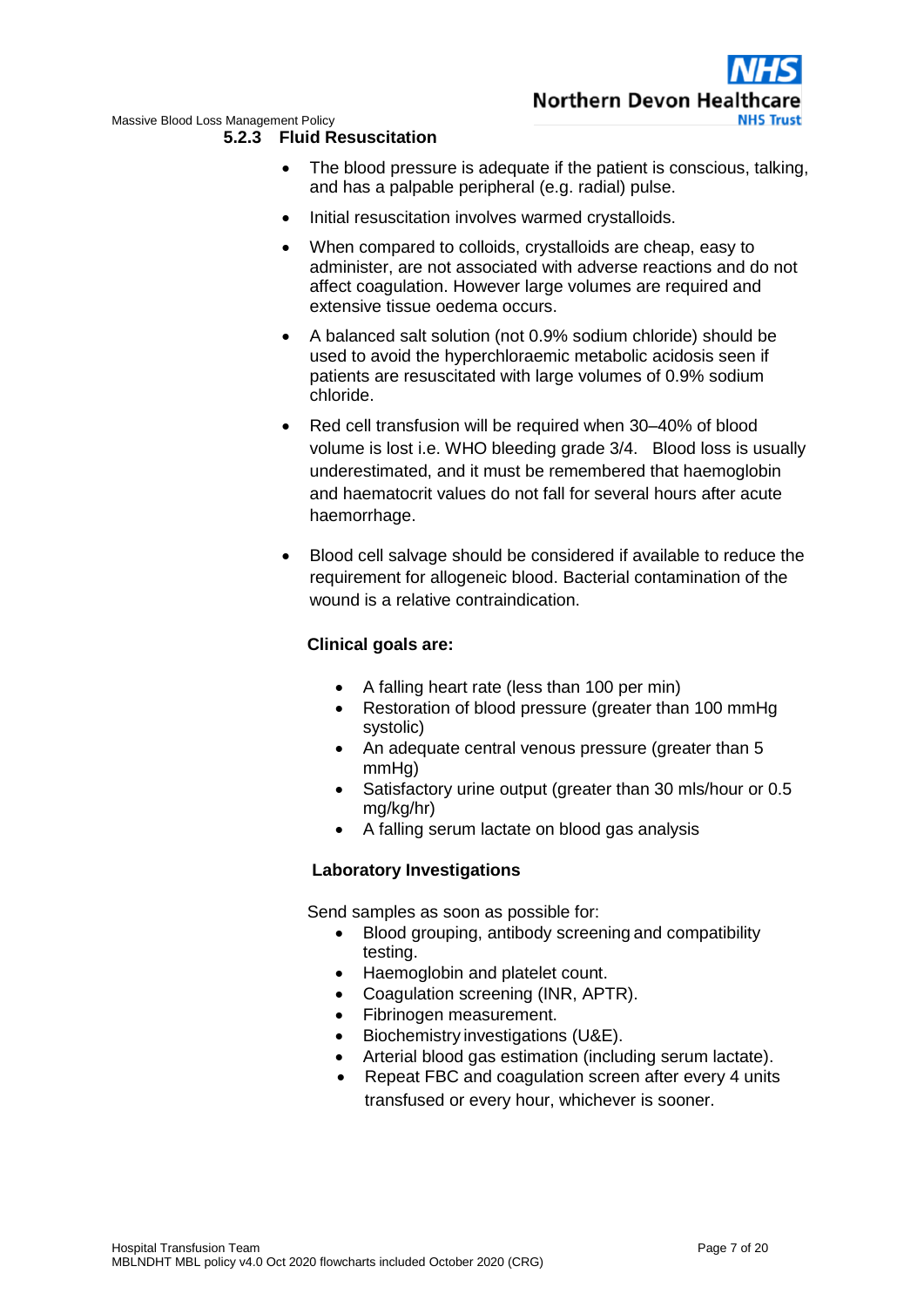**Northern Devon Health NHS Trust** 

Massive Blood Loss Management Policy

#### **5.2.4 Blood component therapy**

- Use group O un-cross-matched red cells if the blood group is unknown in an extreme emergency. Pre-menopausal females should be given O Rh (D) negative red cells.
- Group O blood is available in the following areas:
	- $\triangleright$  Ward Bank fridge outside the Laboratory (Level 1)
	- $\triangleright$  Maternity fridge
- $\bullet$  It is acceptable to give O Rh (D) positive cells to males and post-menopausal females of unknown blood group.
- Group-specific red cells should be given at the earliest possible opportunity as group O blood is a scarce resource.
- Patients with a known blood group may be eligible for Electronic Issue (EXM) which can be provided very quickly from the Transfusion laboratory.
- Further blood components should be requested from the laboratory as indicated by the condition of the patient and/or blood test results. 'MBLP Pack 2,' if required, will contain 4 units of compatible red cells, 4 units of FFP, 2 units of cryoprecipitate and a further ATD of platelets when available

#### **Fresh Frozen Plasma (FFP)**

- **FFP** at a dose of 15 ml/kg should be considered after the loss of one blood volume (calculated at 70 ml/kg) and definitely given before 1.5 blood volumes have been lost.
- Further administration of FFP should be quided by coagulation tests, but aimed at maintaining the INR at less than 1.5.
- FFP takes 30 minutes to thaw; infusion should be started within 2 hours of thawing and completed within 4 hours of thawing.

#### **Cryoprecipitate**

- Early use of FFP may avoid the need for cryoprecipitate but if fibrinogen levels are low (at or below 150mg/dL) cryoprecipitate should be given. An adult dose of cryoprecipitate is 2 pooled units.
- Cryoprecipitate is a frozen product taking approximately 30 minutes to thaw.

#### **Fibrinogen Concentrate**

- As an alternative to cryoprecipitate, Fibrinogen Concentrate which does not need to be thawed may be used.
- Fibrinogen Concentrate can be issued if fibrinogen levels are less than 150mg/dL or less than 200mg/dL for obstetric patients.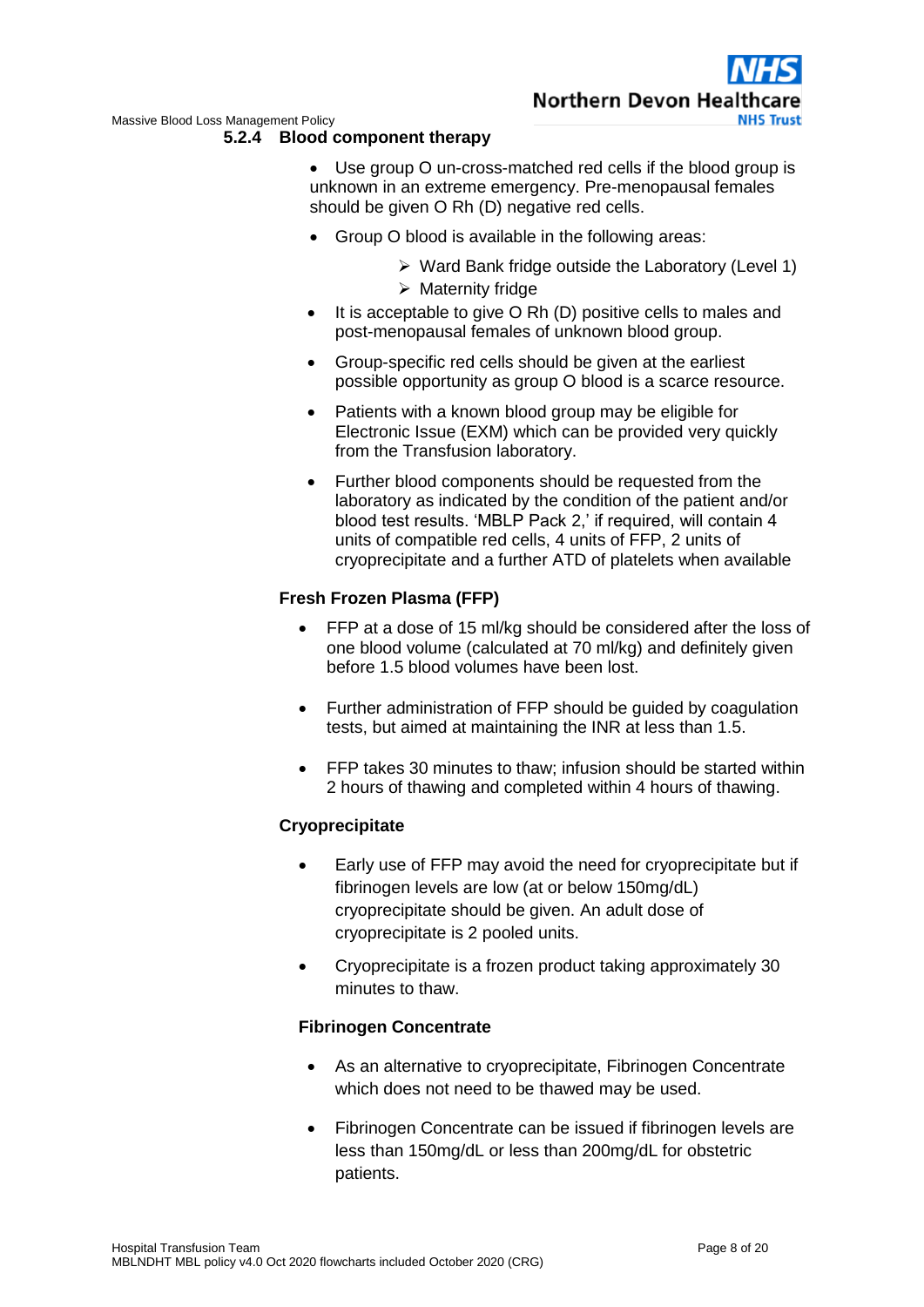

- *This is an unlicensed indication in the UK and must be given on a named patient basis on advice from a senior clinician. There is a lack of clinical trials to define safe and effective use.*
- Fibrinogen Concentrate is given at a fixed dose of 4g and the laboratory holds 8 grams.
- The use of prothrombin complex concentrate (PCC) is not recommended.

#### **Platelets**

- Platelets should be administered to maintain a platelet count of greater than 50  $x10<sup>9</sup>/l$ . Patients who have sustained major trauma or who have an intracranial injury should have a target platelet count of 100x10<sup>9</sup>/l.
- A platelet count of  $50x10<sup>9</sup>/\text{litre}$  or less can be anticipated when approximately 2 blood volumes have been replaced; however, individual variation is great. Anticipation of platelet requirements should allow for 'blue light' delivery time from Plymouth (2 hours 35 minutes).
- One adult therapeutic dose  $(1 \text{ ATD} = 4 \text{ pooled units})$  should increase the platelet count by approximately 30 x 10 $\degree$ /l.
- Platelets should be given through a giving set that has not been previously used for red cells as this may reduce the effective transfused platelet dose.

#### **Antifibrinolytic agents**

 Tranexamic acid should be considered as an early intervention (loading dose 1g over 10 minutes followed by an infusion of 1g over 8 hours)

#### **Recombinant factor VIIa (rVIIa)**

- rVIIa has been used in an attempt to control bleeding in massive transfusion scenarios. Recent data review has highlighted the risk of arterial thrombotic complications. Its use may be considered when major blood loss persists in spite of standard attempts to control bleeding in a normothermic patient who has received adequate replacement of coagulation factors with FFP, cryoprecipitate and platelets and correction of acidosis. Its efficacy depends on the presence of active platelets.
- The product is not licensed for this use in the UK therefore the decision to administer recombinant factor VIIa must be made at consultant level on a named patient basis. An initial dose of 200µg/kg is recommended followed by two doses of 100µg/kg administered at one and three hours following the first dose if bleeding continues. **NB** NDHT does not hold a stock of rVIIa.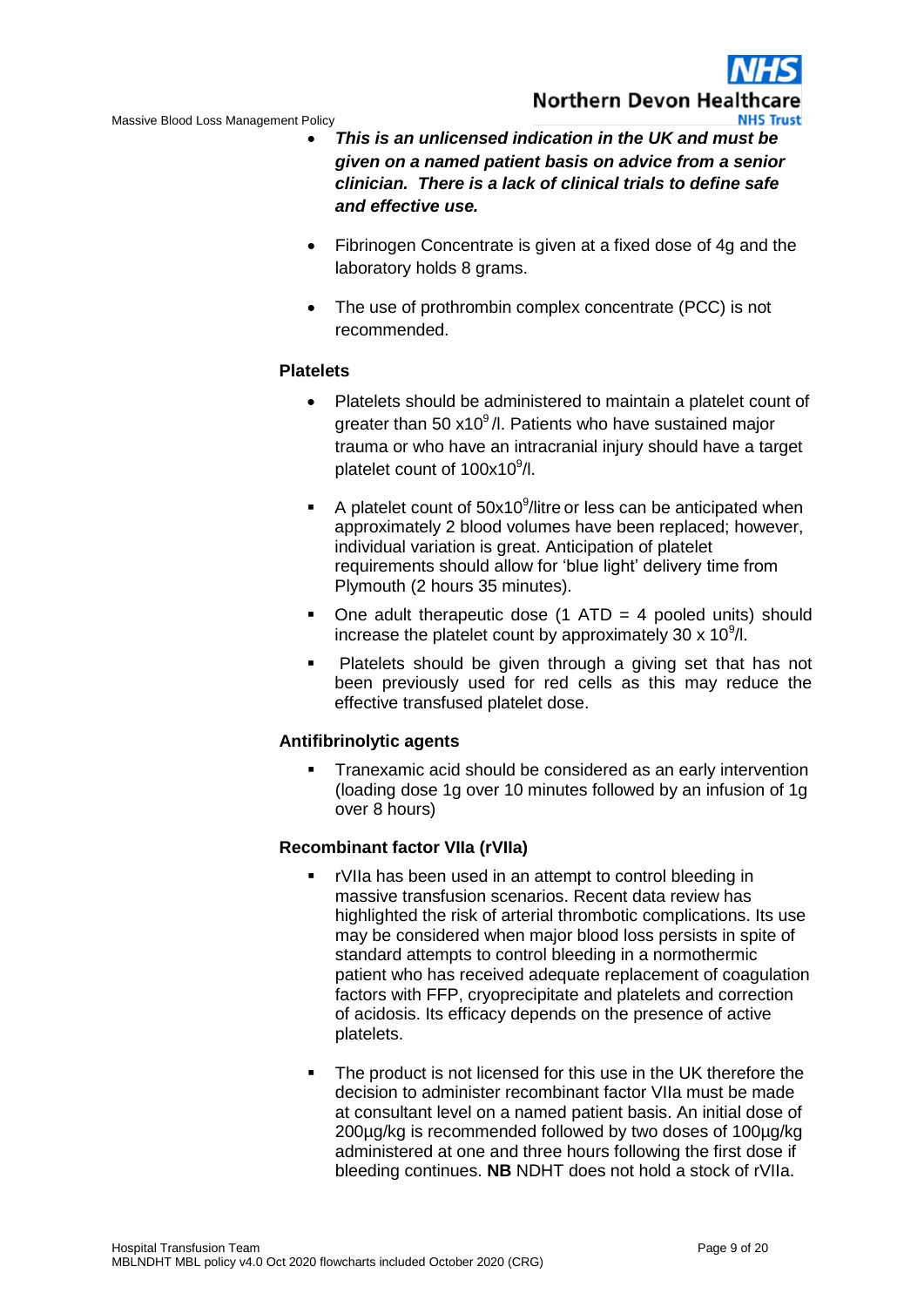**Northern Devon Health** 

**NHS Truct** 

Massive Blood Loss Management Policy

#### **5.2.5 Maintain normothermia**

- Core temperature should be measured. Hypothermia is an important contributor to continued bleeding and adverse patient outcomes because it causes:
	- $\triangleright$  Platelet dysfunction.
	- $\triangleright$  Alteration of coagulation enzyme kinetics.
	- $\triangleright$  Enhanced fibrinolysis.
	- $\triangleright$  Increased affinity of haemoglobin for O<sub>2</sub>
	- $\triangleright$  Increased release of red cell potassium.
	- Decreased breakdown of lactate.
- Counter current fluid warmers (Hot Line / Level 1) should be used in patients requiring massive transfusion
- Forced air warming blankets (Bair Hugger) or thermal blankets should be used wherever possible to keep the patient warm

### **5.2.6 Anticipate a coagulopathy**

- Despite immediate appropriate intervention a severe coagulopathy may occur. This is manifested by the onset of micro-vascular bleeding in the operative field and oozing from venepuncture sites.
- At particular risk are:
	- $\triangleright$  Patients with prolonged hypoxia or hypovolaemia.
	- $\triangleright$  Patients with cerebral or extensive muscle damage.
	- $\triangleright$  Patients who become hypothermic.
- Obstetric haemorrhage is frequently associated with DIC.
- Prolongation of the INR and APTR (greater than 1.8) beyond that expected by dilution, accompanied by significant thrombocytopenia (platelet count less than 50x10<sup>9</sup>/litre and low fibrinogen (less than 80mg/dL) are consistent with disseminated intravascular coagulation (DIC). Measurement of fibrinogen degradation products or D-dimers may be useful in making the diagnosis.
- Treatment of DIC consists of platelets (1 ATD), FFP (15 ml/kg) and cryoprecipitate (2 packs) or fibrinogen concentrate, given as soon as possible.

### **5.3 Specific situations**

### <span id="page-9-0"></span>**5.3.1 Major Obstetric Haemorrhage**

 Obstetric cases should initially request 'Major Obstetric Haemorrhage (MOH) Pack' containing 4 units of compatible red cells. If further blood products are required the Massive Blood Loss Policy should be activated as described in paragraph 5.1 above. Please refer to flow chart at [Appendix B](#page-17-0)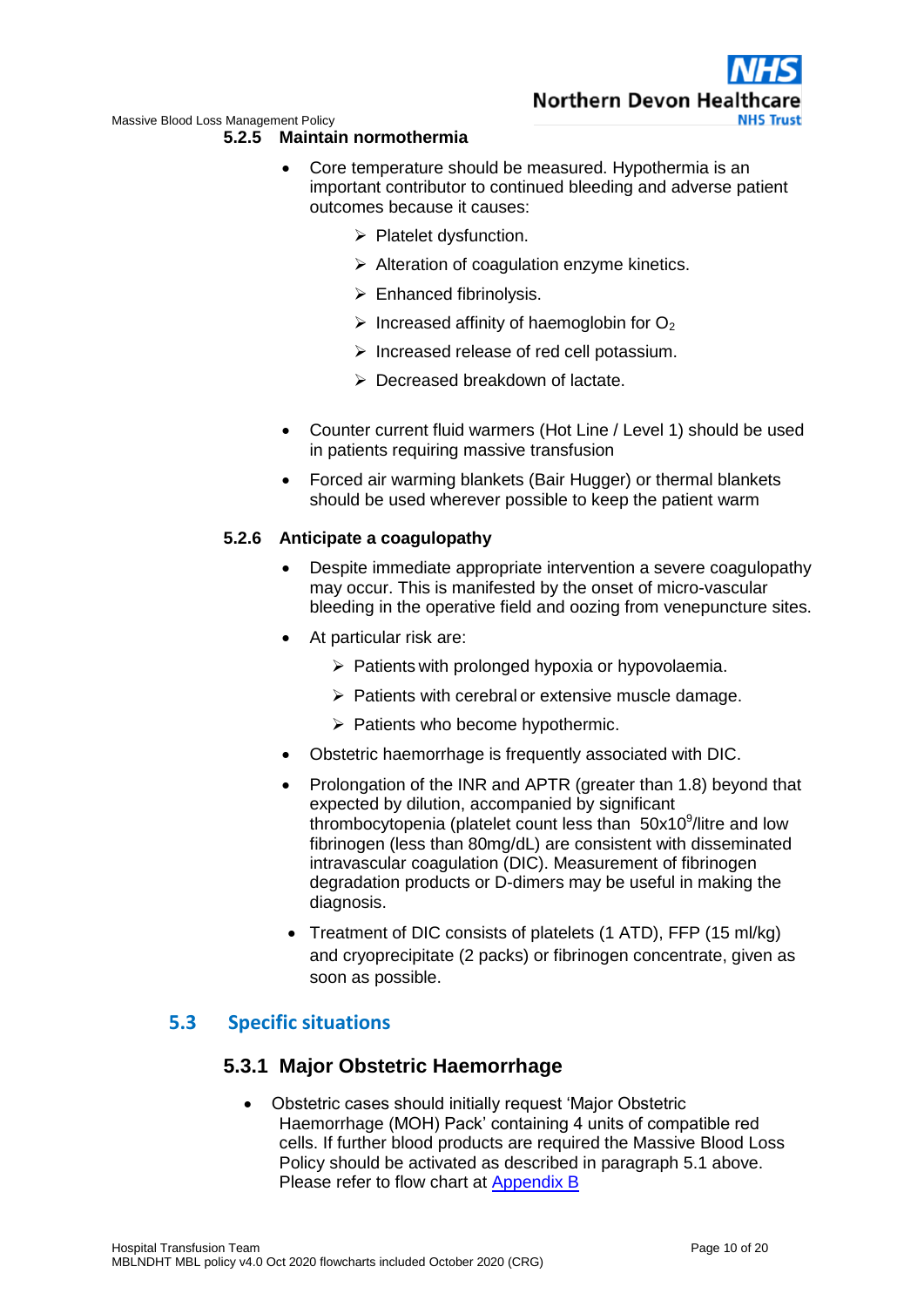**Northern Devon Healtho NHS Trust** 

Massive Blood Loss Management Policy

- See also the [Obstetric Haemorrhage Guideline](https://ndht.ndevon.swest.nhs.uk/obstetric-haemorrhage-guideline/)
- Severe PPH increases the risk of post-partum VTE. Thromboprophylaxis should be administered as soon as clinically indicated once haemorrhage is ceased and the woman is stable.

### **5.3.2 Major trauma call**

- In the event of a major trauma call with a high expectation of massive blood loss, the Emergency Department clinician may request 2 units of group O uncross-matched blood for stand-by in a blood transport box.
- The request must be made **directly** to the transfusion laboratory/on call haematology BMS and the blood box can only be collected directly from the transfusion laboratory on level 1.
- The blood box is only valid for a maximum of 3 hours. The time by when the blood must be transfused or returned to the laboratory will be clearly stated on the luggage tag attached to the box.
- The blood box is sealed and this seal must only be broken if the blood is to be transfused. Blood returned to the laboratory in a box with a broken seal will be discarded.

### **5.3.3 Massive Blood Loss**

- Initially, all cases where the policy has been triggered should be issued with 'MBL Pack 1' comprising 4 units of compatible red cells and 4 units of FFP. The transfusion staff will also request delivery of 2 ATD of platelets from Plymouth.
- If the blood transport box remains sealed, the contents can be transfused for up to 3 hours after issue. If the seal is broken, the contents must be set up within 3 hours, or the red cell units should be returned to the blood fridge nearest the specific clinical area. If, on opening the blood transport box, the red cell units are neither transfused nor placed in a fridge, they should be returned to blood transfusion to be discarded.

#### **5.3.4 Patients on anticoagulants or antiplatelet agents**

- These are often complex situations, contact the on- call haematologist.
- For reversal of anticoagulation please refer to the linked policy <https://ndht.ndevon.swest.nhs.uk/oral-anticoagulation-policy/>
- For patients on antiplatelet drugs, platelet function will be abnormal though platelet count may well be normal. In these patients e.g. patients who are taking aspirin, clopidogrel or dual antiplatelet therapy, empirical platelet transfusion may be required.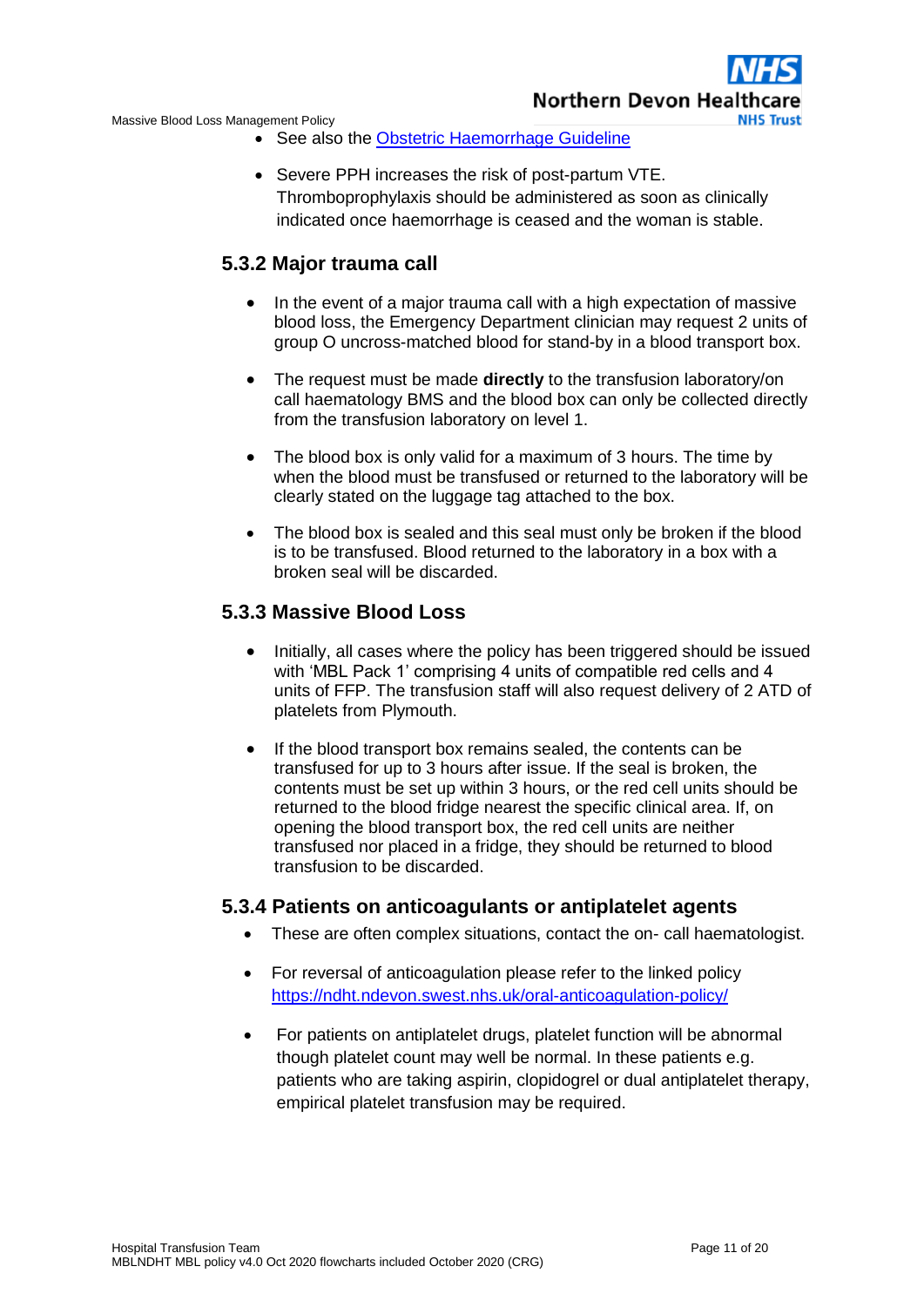

Note - National guidelines say there is no benefit in giving platelet transfusions to patients on anti-platelet drugs as donor platelets will acquire the same defect as patients' own platelets.

# <span id="page-11-0"></span>**6 After The Event Is Over**

Once the event is complete i.e. once haemostasis is achieved with a normotensive patient, or once aggressive treatment has been stopped, or in the event of the patient dying, **inform the laboratory with the phrase 'The massive blood loss policy for (patient name and ID) is no longer active'** – this may prevent further blood products from being wasted / transported.

# <span id="page-11-1"></span>**7 Monitoring Compliance With and the Effectiveness of the Policy**

# <span id="page-11-2"></span>**7.1 Process for Monitoring Compliance and Effectiveness**

Monitoring compliance with this policy will be the responsibility of the Hospital Transfusion Team. This will be undertaken using the traceability record for each episode when the policy is invoked. The audits will be reviewed by the Hospital Transfusion Team and presented to the Patient Blood Management Group.

Where non-compliance is identified, support and advice will be provided to improve practice.

# <span id="page-11-3"></span>**7.2 Standards/ Key Performance Indicators**

Blood usage and wastage is monitored nationally by the Blood Stocks Management Scheme and any change will be reported to the Hospital Transfusion Team (HTT). The HTT will then review the frequency of the policy being used and report to the Patient Blood Management Group.

# <span id="page-11-4"></span>**8. Equality Impact Assessment**

| <b>Group</b>         | <b>Positive</b><br>Impact | <b>Negative</b><br>Impact | <b>No</b><br><b>Impact</b> | <b>Comment</b>            |
|----------------------|---------------------------|---------------------------|----------------------------|---------------------------|
| Age                  |                           | X                         |                            | Policy aimed at<br>adults |
| <b>Disability</b>    |                           |                           | X                          |                           |
| Gender               |                           |                           | X                          |                           |
| Gender Reassignment  |                           |                           | X                          |                           |
| Human Rights (rights |                           |                           | X                          |                           |
| to privacy, dignity, |                           |                           |                            |                           |
| liberty and non-     |                           |                           |                            |                           |
| degrading treatment) |                           |                           |                            |                           |
| Marriage and civil   |                           |                           | X                          |                           |
| partnership          |                           |                           |                            |                           |
| Pregnancy            |                           |                           | X                          |                           |
| Maternity and        |                           |                           | X                          |                           |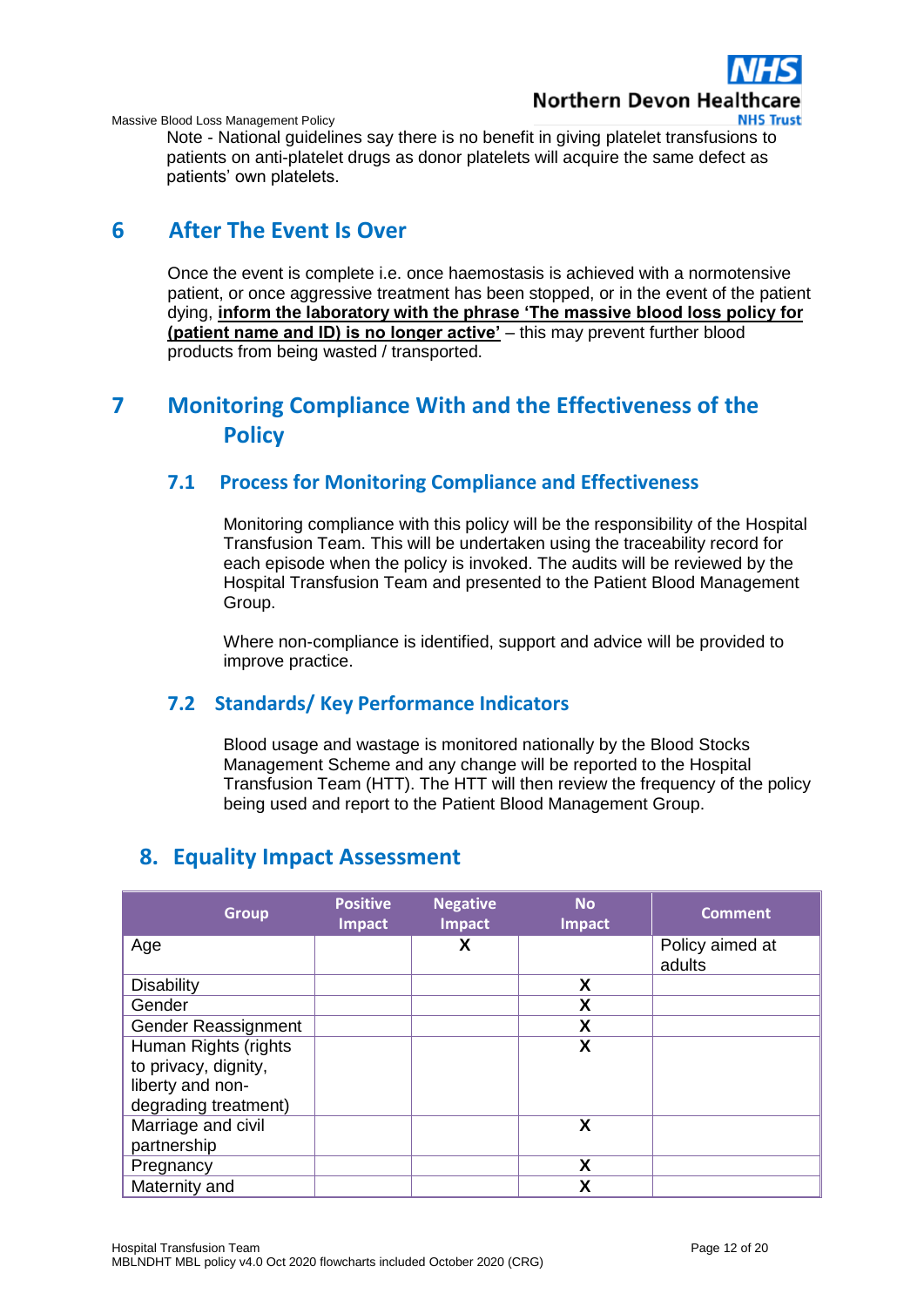**Northern Devon Healt** 

Massive Blood Loss Management Policy

| <b>Breastfeeding</b>      |  |  |
|---------------------------|--|--|
| Race (ethnic origin)      |  |  |
| Religion (or belief)      |  |  |
| <b>Sexual Orientation</b> |  |  |

# <span id="page-12-0"></span>**9. References**

- [British Committee for Standards in Haematology \(BSH\) \(2017\) A practical guideline](https://onlinelibrary.wiley.com/doi/full/10.1111/bjh.13580)  [for the haematological management of](https://onlinelibrary.wiley.com/doi/full/10.1111/bjh.13580) major haemorrhage
- Collaborators WT. Effect of early tranexamic acid administration on mortality, hysterectomy, and other morbidities in women with post-partum haemorrhage (WOMAN): an international, randomised, double-blind, placebo-controlled trial. Lancet. 2017;389(10084):2105-16.
- CRASH-2 www.thelancet.com **Published online June 15, 2010 DOI:10.1016/S0140-6736(10)60835-5**
- Green L, Cardigan R et al. Addendum to the British Committee for Standards in Haematology (BCSH): guidelines for the use of fresh-frozen plasma, cryoprecipitate and cryosupernatant, 2004 (Br. J Haematol 2004,126,11-28) - response to Neisser-Svae and Heger. Br J Haematol. 2018;180(5):749-50
- Holcomb JB, Tilley BC, Baraniuk S, Fox EE, Wade CE, Podbielski JM, et al. Transfusion of plasma, platelets, and red blood cells in a 1:1:1 vs a 1:1:2 ratio and mortality in patients with severe trauma: the PROPPR randomized clinical trial. JAMA. 2015;313(5):471-82.
- Hunt BJ, Allard S et al. A practical guideline for the haematological management of major haemorrhage. *Br J Haematol* 2015;170:788-803
- [National Blood Transfusion Committee \(NBTC\) \(2020\) Guidance and triage tool for](https://onlinelibrary.wiley.com/doi/full/10.1111/bjh.16736)  [the rationing of blood for massively bleeding patients during a severe national blood](https://onlinelibrary.wiley.com/doi/full/10.1111/bjh.16736)  [shortage](https://onlinelibrary.wiley.com/doi/full/10.1111/bjh.16736)
- NICE. Blood transfusion. NICE quideline ING241. [https://wwwniceorguk/guidance/ng24.](https://www.nice.org.uk/guidance/ng24) November 2015.
- NPSA Rapid Response Report reference NPSA/2010/RRR017
- Roberts I, Coats T, Edwards P, Gilmore I, Jairath V, Ker K, et al. HALT-IT- tranexamic acid for the treatment of gastrointestinal bleeding: study protocol for a randomised controlled trial. Trials. 2014;15:450.
- Spahn D et al. Management of bleeding following major trauma: a European guideline. *Critical Care* 2007;**11**:R177
- Stainsby D, MacLennan S and Hamilton PJ: Guidelines on the management of Massive Blood Loss. *Br J Haematol* 2006;**135:**634 - 641.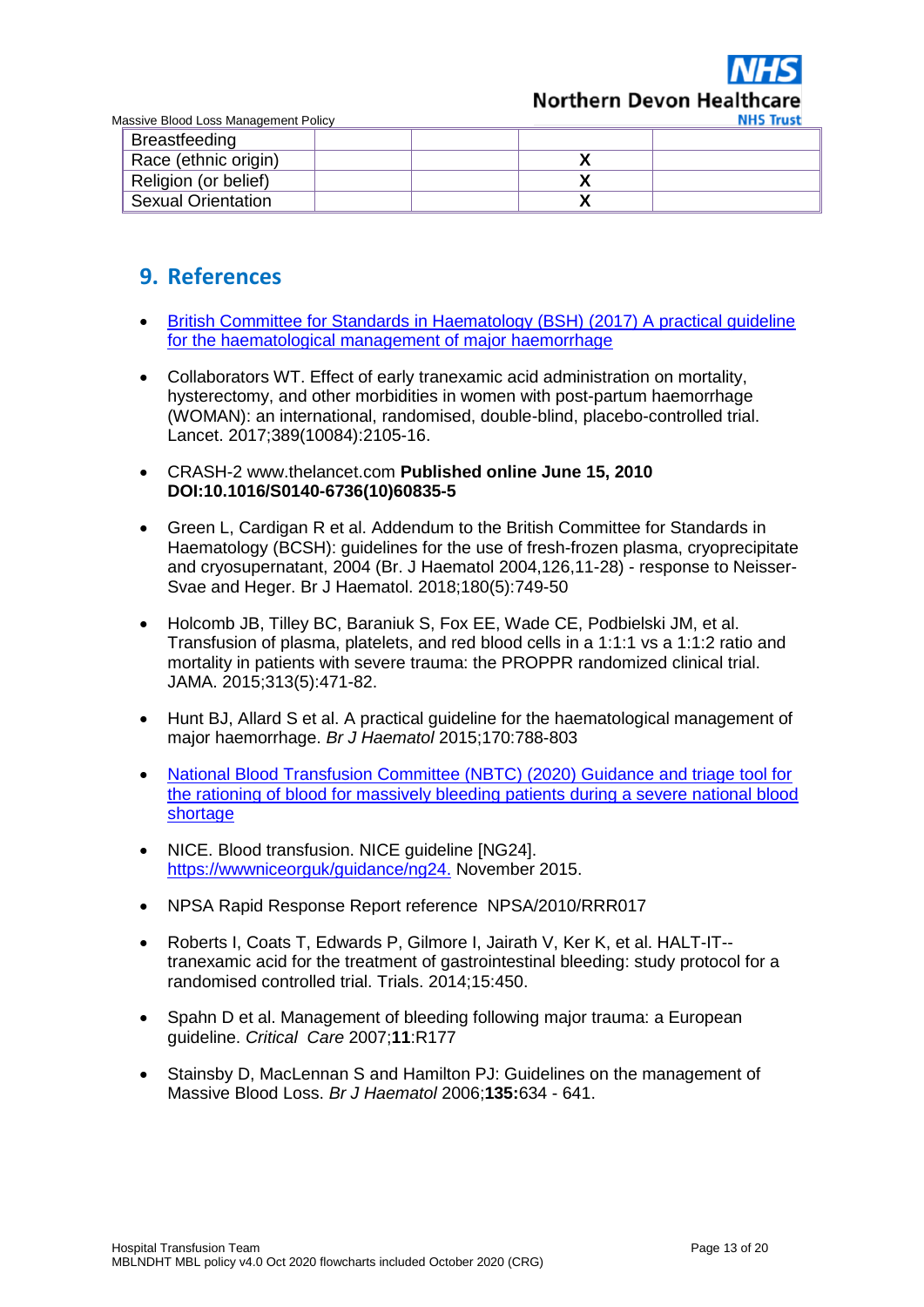

# <span id="page-13-0"></span>**10. Associated NDHT Documentation**

- [Blood Transfusion Policy](https://www.northdevonhealth.nhs.uk/2020/04/blood-transfusion-policy/)
- [Obstetric Haemorrhage Guideline](https://www.northdevonhealth.nhs.uk/2020/06/obstetric-haemorrhage-guideline/)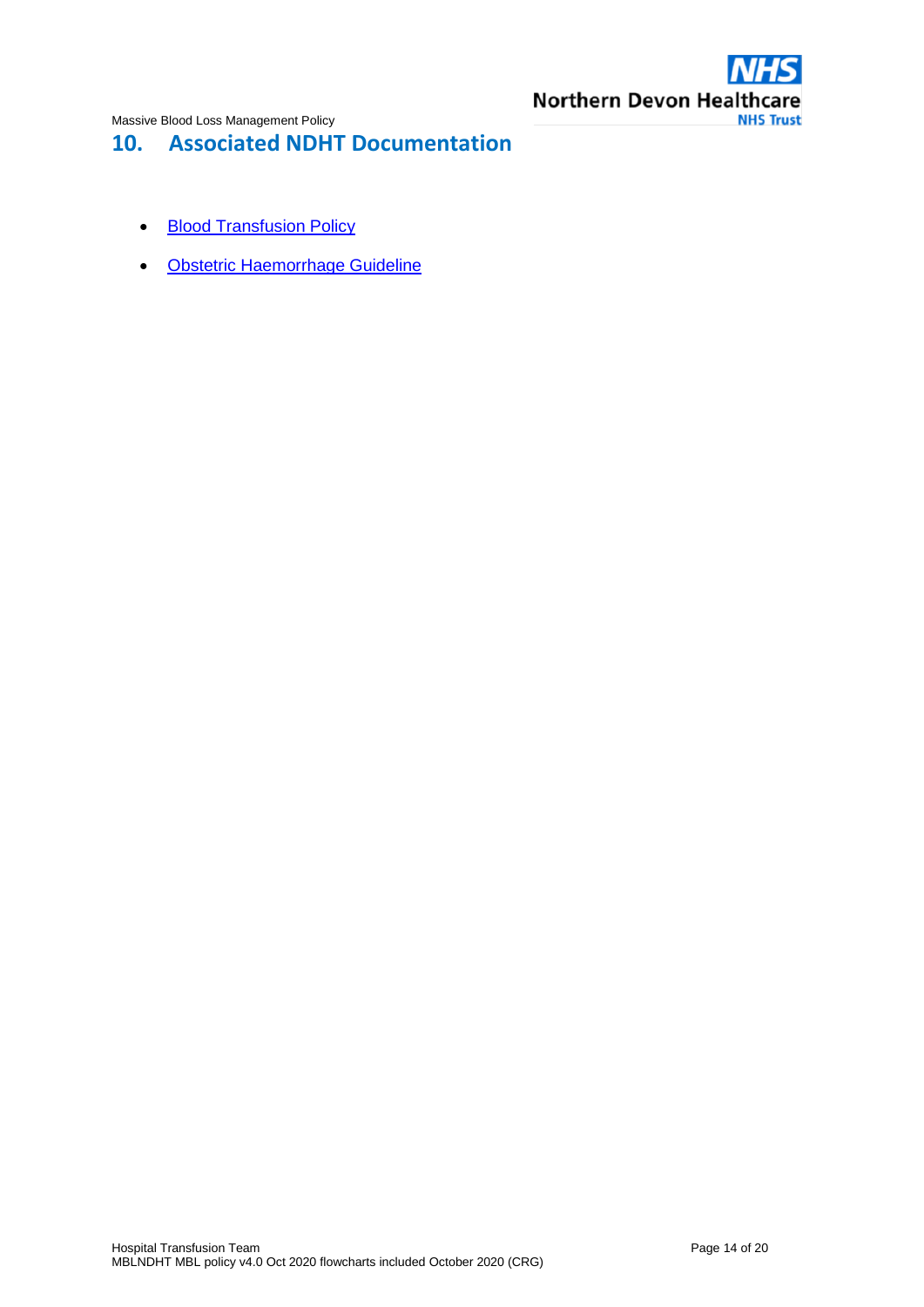

# <span id="page-14-0"></span>**Appendix A**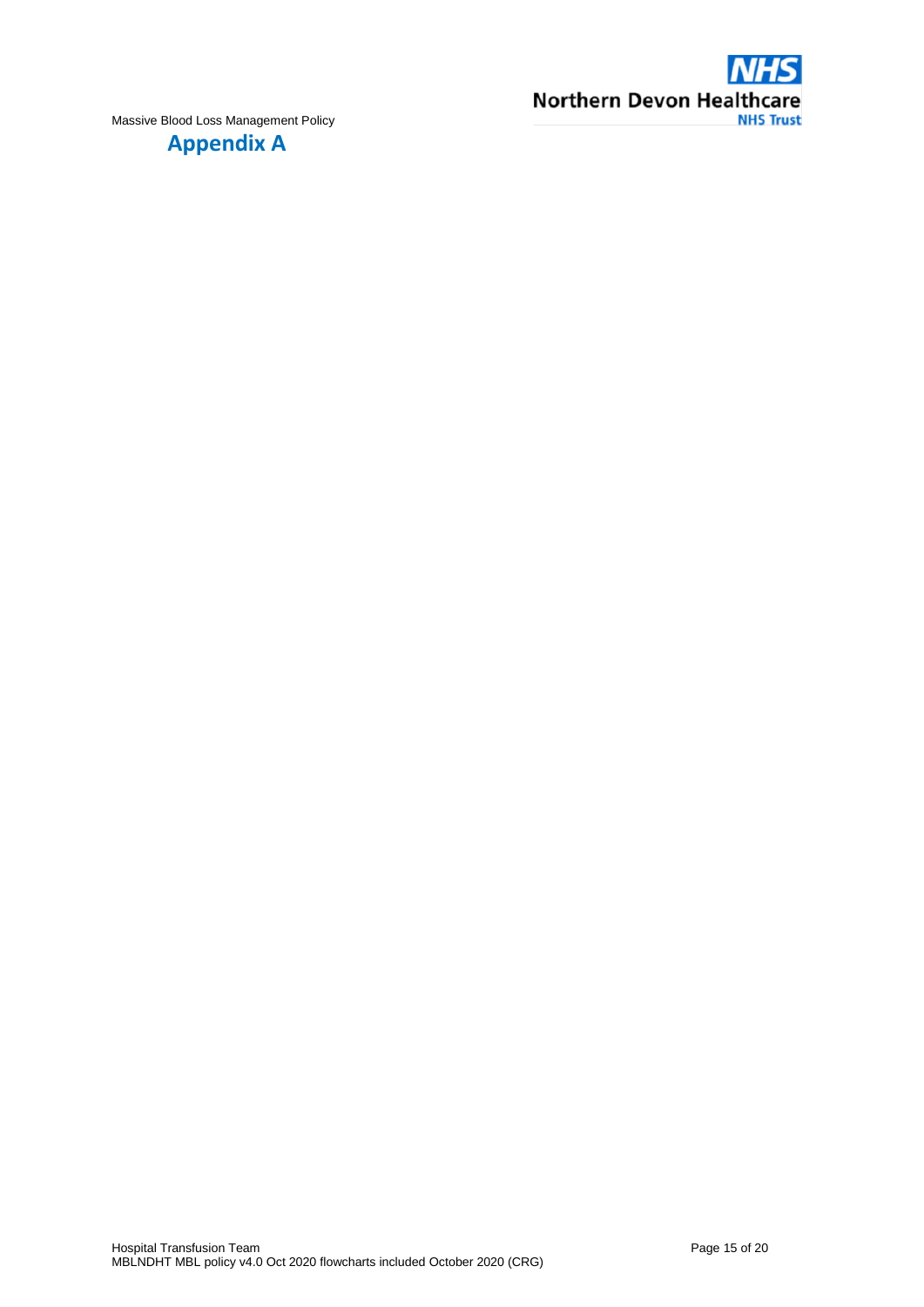**Northern Devon Heal** 

Massive Blood Loss Management Policy





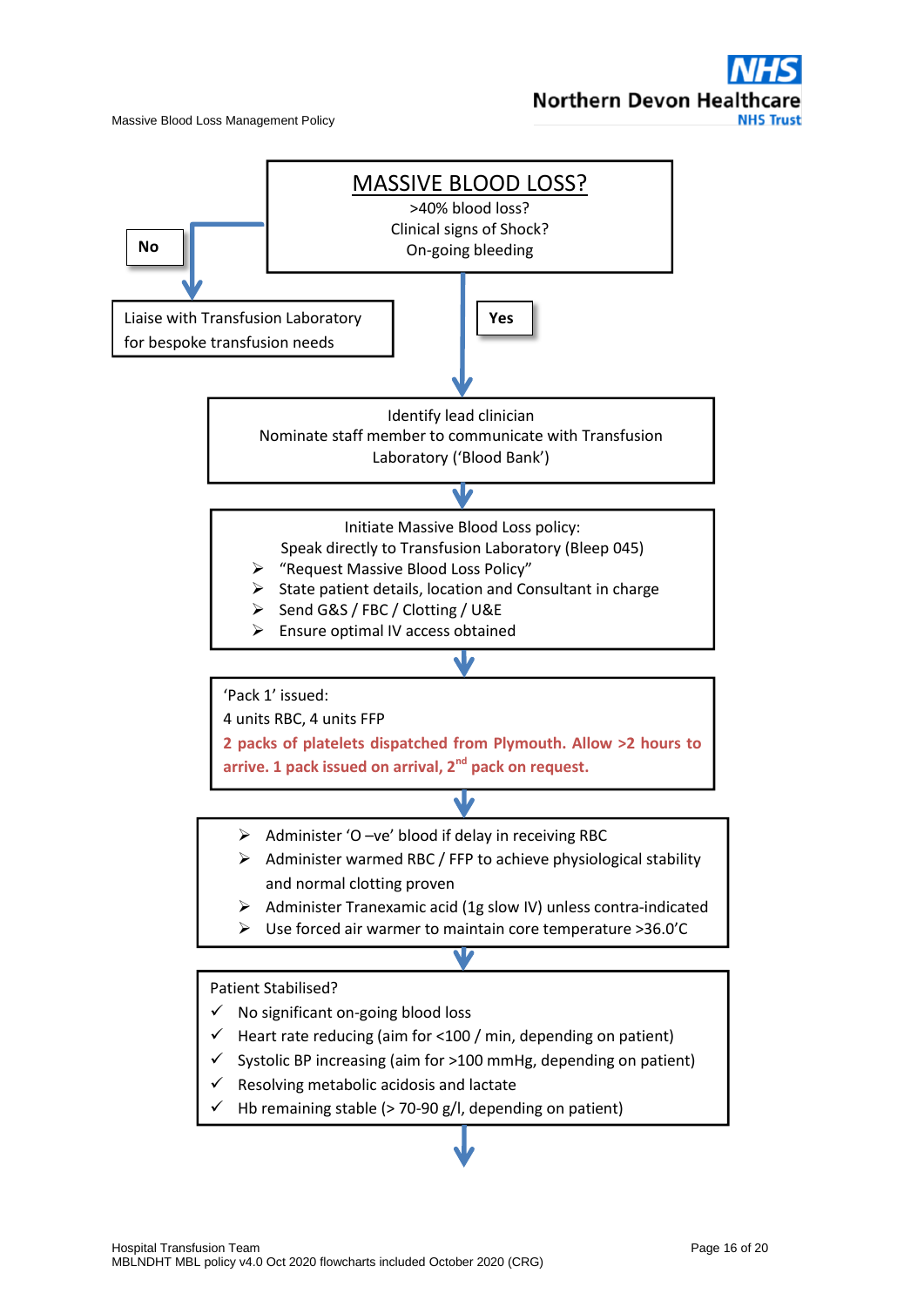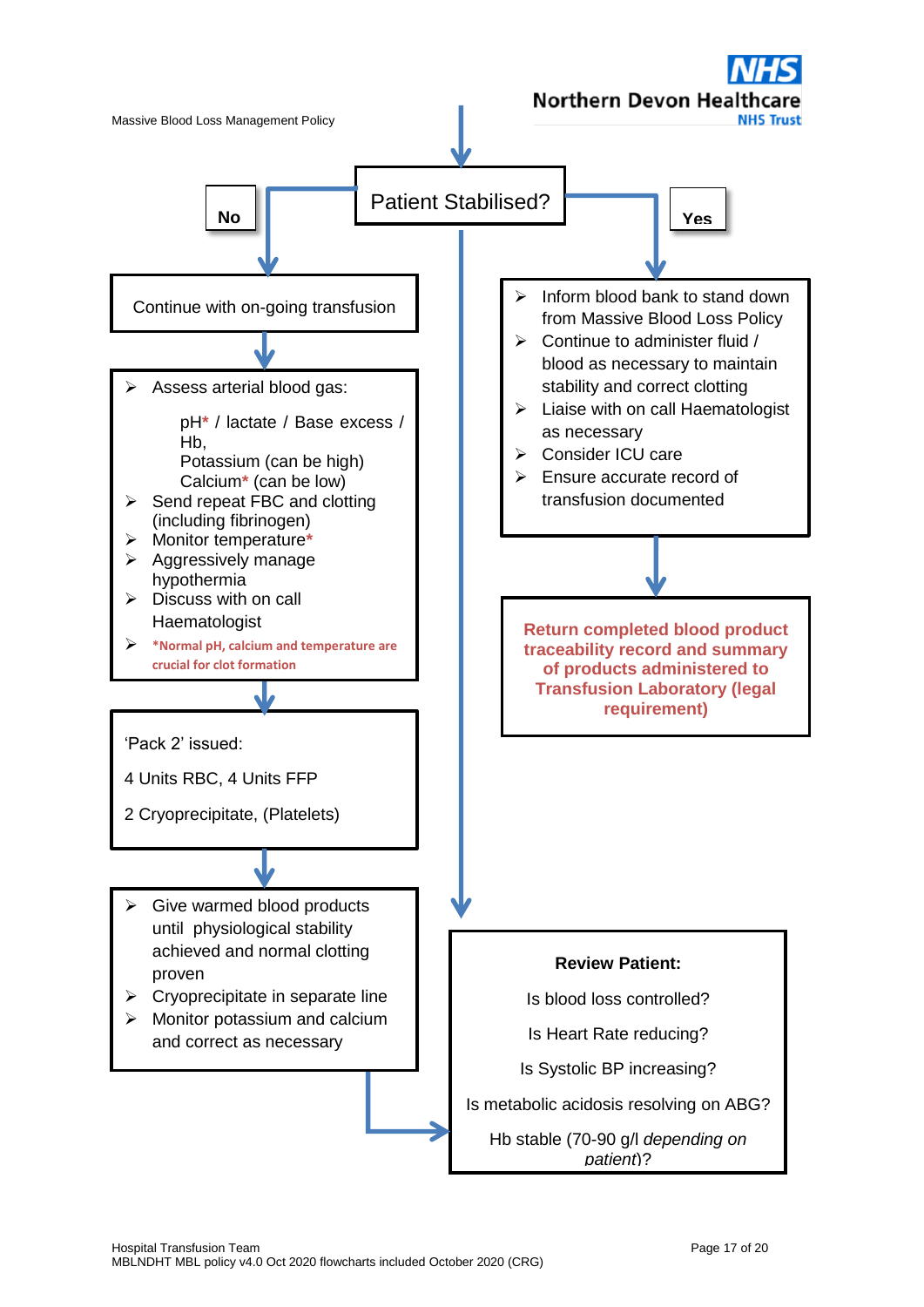<span id="page-17-0"></span>

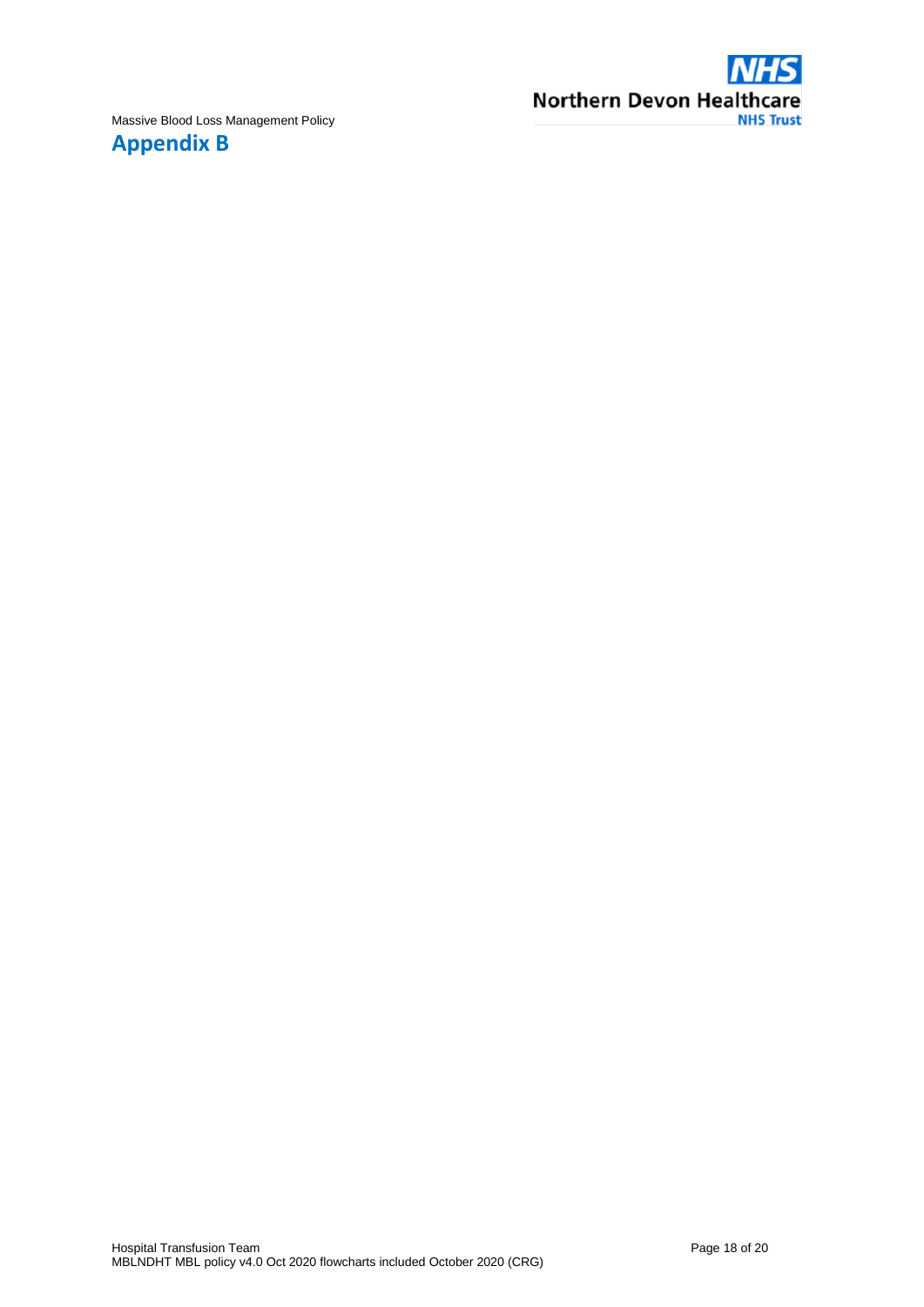**Northern Devon Hea** 



# **Northern Devon Healthcare**

**NHS Trust**